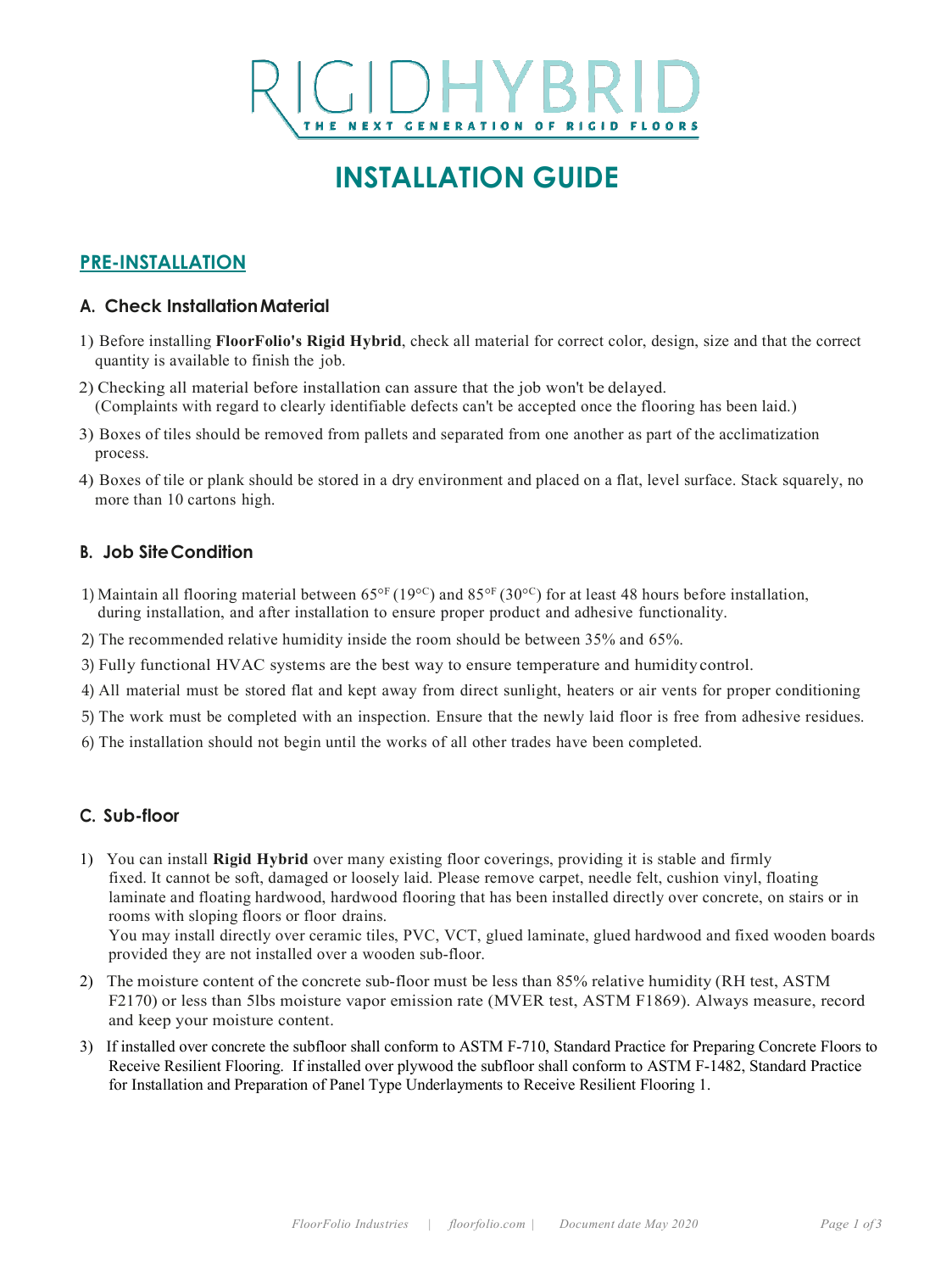

#### **INSTALLATION**

- 1) Install the planks parallel to the longest wall with the tongue profile facing the wall.
- 2) Determine if the starter row will need to be cut (If the first row of planks does not need to be trimmed in width to the right).
- 3) Installation of the product must start from the left side of the room, if you are working in front of the boards, working to the right.
- 4) Check groove on plank to make sure it is clean and free of debris. To start the first row, press the end seam of the second plank into the end seam of the first plank, and then lock them together by laying the plank down. Complete the entire first row in this manner.
- 5) Maintain an expansion gap of approximately 1/4" from the wall. Also ensure a distance of 5mm to all fixed objects in the room, e.g. pipe passageways, door frames etc.
- 6) The maximum area that can be installed without an expansion joint is 10m x 20m. A section length of approximately longer than 12.5m should be installed expansion joint. If the temperature while using is higher than the temperature when installing, should apply a little smaller area and shorter length than usual for the standard of expansion joint.
- 7) Install the first plank in the second row by inserting the long side tongue into the groove of the plank in the first row. This is best way with a low angle of the plank. Install the second plank in the second row by aligning the end seam of the plank directly above the end seam of the preceding plank. Insert the long side seam at a slight angle first, and as the top surfaces meet, rotate the plank down into the locked position.
- 8) Work across the length of the room installing planks along the wall in the first row and then aligning the planks in the second row. It is critical to keep these two rows straight and square, as they are the 'foundation' for the rest if the installation. Check squareness and straightness often.
- 9) Cut the last plank in the second row and leave an expansion gap of around 6~8mm. Planks may be cut with a crosscut power saw (circular saw or reciprocating jig saw). The leftover of this plank may be used to start the third row if it's a minimum 15cm long.
- 10) Continue installing planks and make sure to achieve a random appearance with end pieces of minimum 15cm. Check that all planks are fully engaged; if a slight gapping is found, the gap can be tapped together by using a tapping block and a scrap of flooring to cover the tapping block in order to avoid damages on the planks. And apply seam sealer or equivalent to the edges to glue planks together.
- 11) Cut using jigsaw or circular saw.
- 12) When fitting around obstacles or into irregular spaces, Rigid Hybrid can be cut with handsaw.
- 13) Protect all exposed edges of Rigid Hybrid by installing wall molding and/or transition strips.
- 14) For wet areas such as bathrooms caulk the perimeter of the floor with a silicone caulk.
- 15) If you use the spacers for expansion gap from wall, please remove spacers and install molding pieces.

#### **POST INSTALLATION**

- 1) It is possible to walk on Rigid Hybrid right after installation
- 2) Never slide appliances or other heavy items across the floor. Use plywood and a hand dolly or an approved air ride appliance moving device.
- 3) Use walk-off mats without rubber backing to control grit, dirt.
- 4) Use furniture glides and protectors to prevent scratching and indentations.
- 5) Recommend all rolling chairs have castors designed for resilient flooring that are nor damaged.
- 6) Do not wet-wash, scrub or strip the floor for a minimum of 7 days followinginstallation.
- 7) Rigid Hybrid can be used with under-floor heating providing it is switched off for 48 hours before and after laying (the maximum permitted surface temperature is  $27^{\circ}$  (80°F). Once the floor has been installed and allowed to acclimate for 24 hours, the underfloor heating must be gradually increased by increments of  $5^{\circ}$  until it reaches the maximum operating temperature of 27°C (80°F) over a period of at least 24 hours.